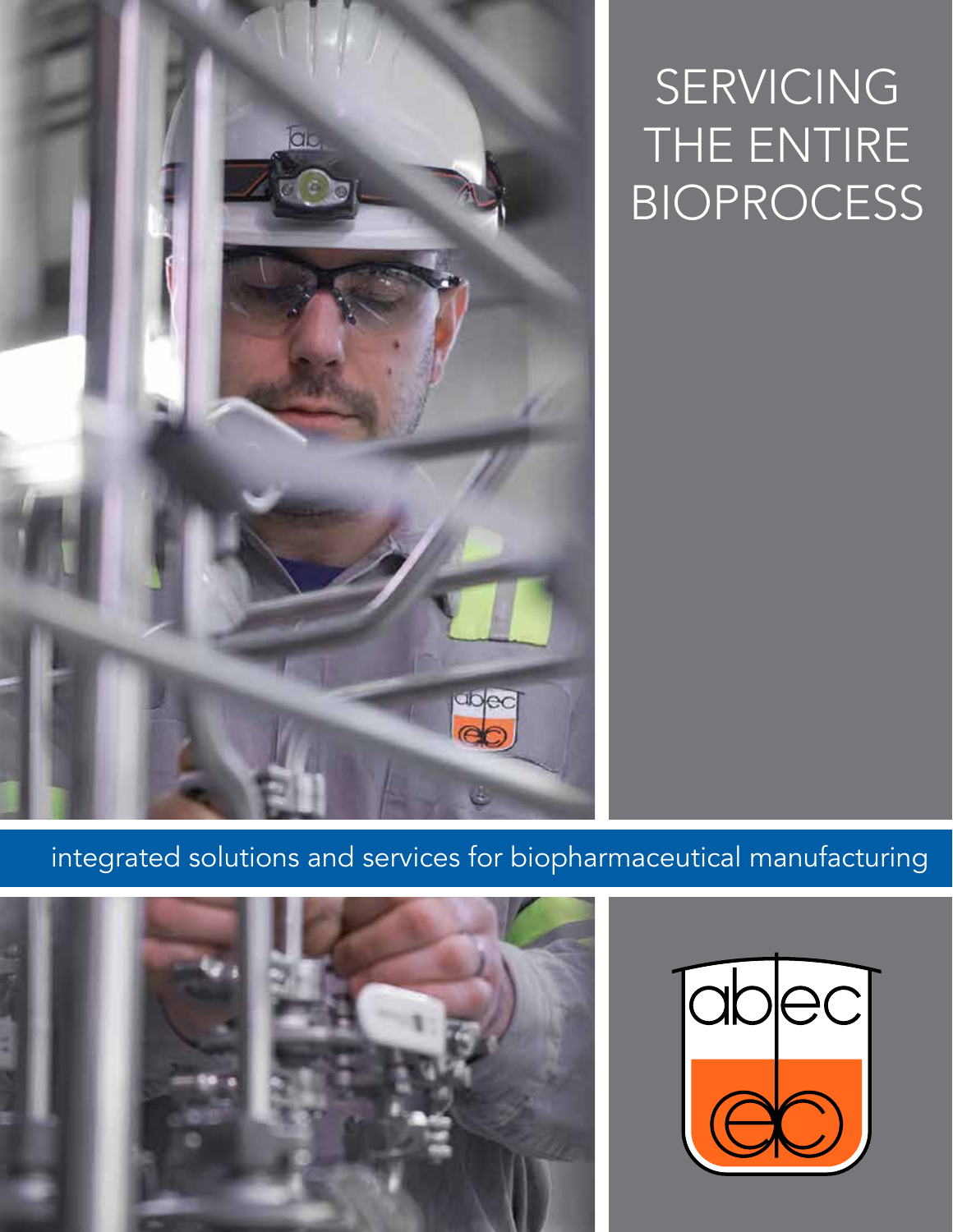# A GLOBAL SERVICE TEAM WITH GLOBAL REACH

MAXIMIZING CUSTOMER PRODUCTIVITY, CONTROLLING OPERATING COSTS AND MITIGATING RISK

ABEC's service team is highly trained and experienced, working for customers to maximize productivity, control operating costs and mitigate risk. In every way, we strive to eliminate unscheduled shutdowns, while bearing in mind all factors associated with maintaining and improving bioprocess production operations and equipment. Our expertise and capability to address your specific requirements, in line with your schedule, make us the first choice for bioprocess services, no matter the location, the scale of the task, or the original manufacturer.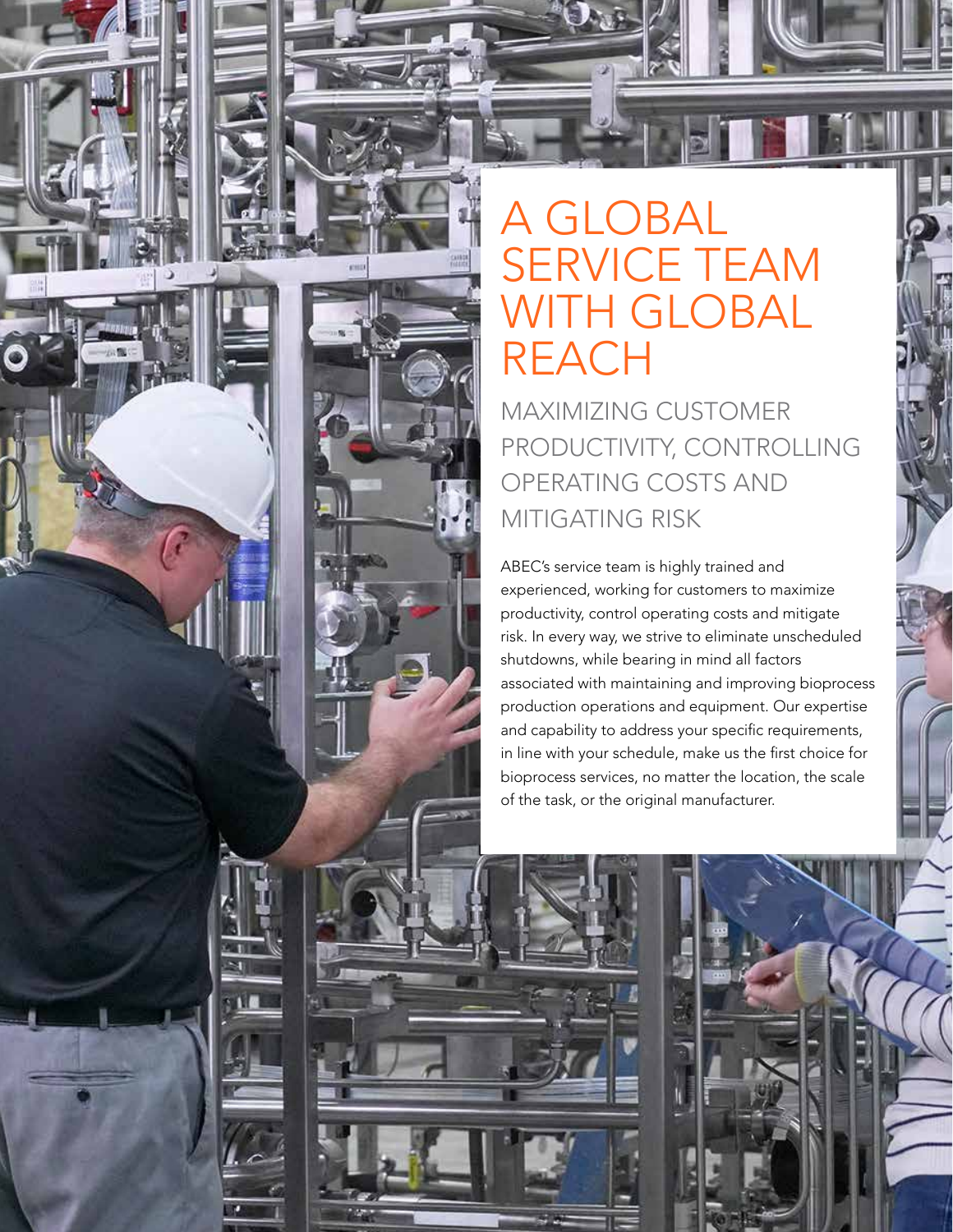# COMPREHENSIVE BIOPROCESS SERVICES PORTFOLIO

# SITE SERVICES

# ROUTINE SERVICES

#### Preventative Maintenance

Routine scheduled maintenance including replacement of check valves and filters, elastomers, diaphragms, seals, all product-contact materials and gearbox oil changes

## Shutdown Support

Supplemental labor to support and compress facility/suite/equipment shutdown time. Solution tailored to manage your entire shutdown

## Spare Parts

On-demand, on-hand spare and replacement parts

Sourced from a large network of audited global vendors securing best quality, price and delivery

#### Customized Fabricated Parts

Designed and engineered parts specifically for your process needs, such as; seal housings, agitator shafts, impellers, spargers and sprayballs

Built to order or inventoried Decommissioning

Prep equipment for a de-active "dormant" state; decontaminate, disconnect electrical, cap off open lines, eliminate moisture, dismantle

Perform dormant-maintenance in deactivated state

## Recommissioning

Bring equipment to life again ensuring equipment and systems operate optimally

Support and maintain the equipment through the entire life cycle

# Installation & Commissioning

ABEC fabricated equipment or sourced equipment: design reviews, match marking, adherence to P&ID and mechanical drawings; trained resources, tools and machinery for small to large scale projects; product transfers, whether in the same room or a different continent

# UPGRADE SERVICES

#### Automation Services

Expert equipment and process analysis identifying improved functionality with development, integration, modifications and upgrades to equipment control systems, hardware and software

## Vessel Modifications & Upgrades

Equipment enhancements to meet process / product changes and improve efficiency

#### Equipment Upgrades & Retrofits

Changes to equipment for modified functionality or footprint

Fully documented and compliant

## EMERGENCY SERVICES

Site Emergency Services Troubleshooting & Repairs

24/7 x 365 Technical Support

Expert equipment and process analysis

Root cause identification; problem solving solutions

Maintain maximum production uptime, while minimizing equipment downtime

On site remediation

Full documentation

Available support anytime, anywhere

# COMPLIANCE SERVICES

Vessel & Equipment Inspection

Expert analysis of vessel & equipment condition on any equipment from any provider

Output includes inspection record, map / identification of findings; qualification and audit support for your records and regulatory inspections

## Training & Education

Training at customer's site or in-house at ABEC facilities for vessel inspection training, operator training, maintenance training or any other bioprocess need

# cGMP Documentation

Full cGMP documentation included with all services and products



# CONSULTING SERVICES

## **Consulting**

Engineering design and project management for process / hardware modification, scale-up, technology transfer, optimization, etc

# Qualification Support

Preparation and / or execution of test plans for IQ / OQ, equipment commissioning, etc

## Reactor Performance Characterization

Assessment of mixed vessel performance via theoretical calculations, computational/ laboratory modeling and/or actual scale testing

# FULL-TIME SUPPORT SERVICES

## Personnel Augmentation

Skilled personnel working full-time on short or long-term assignments, within your team, at your site

## Managed Process Services

Full responsibility, providing appropriate and defined personnel to support the customer manufacturing goals, achieved through utilizing innovative equipment technology and maintenance techniques